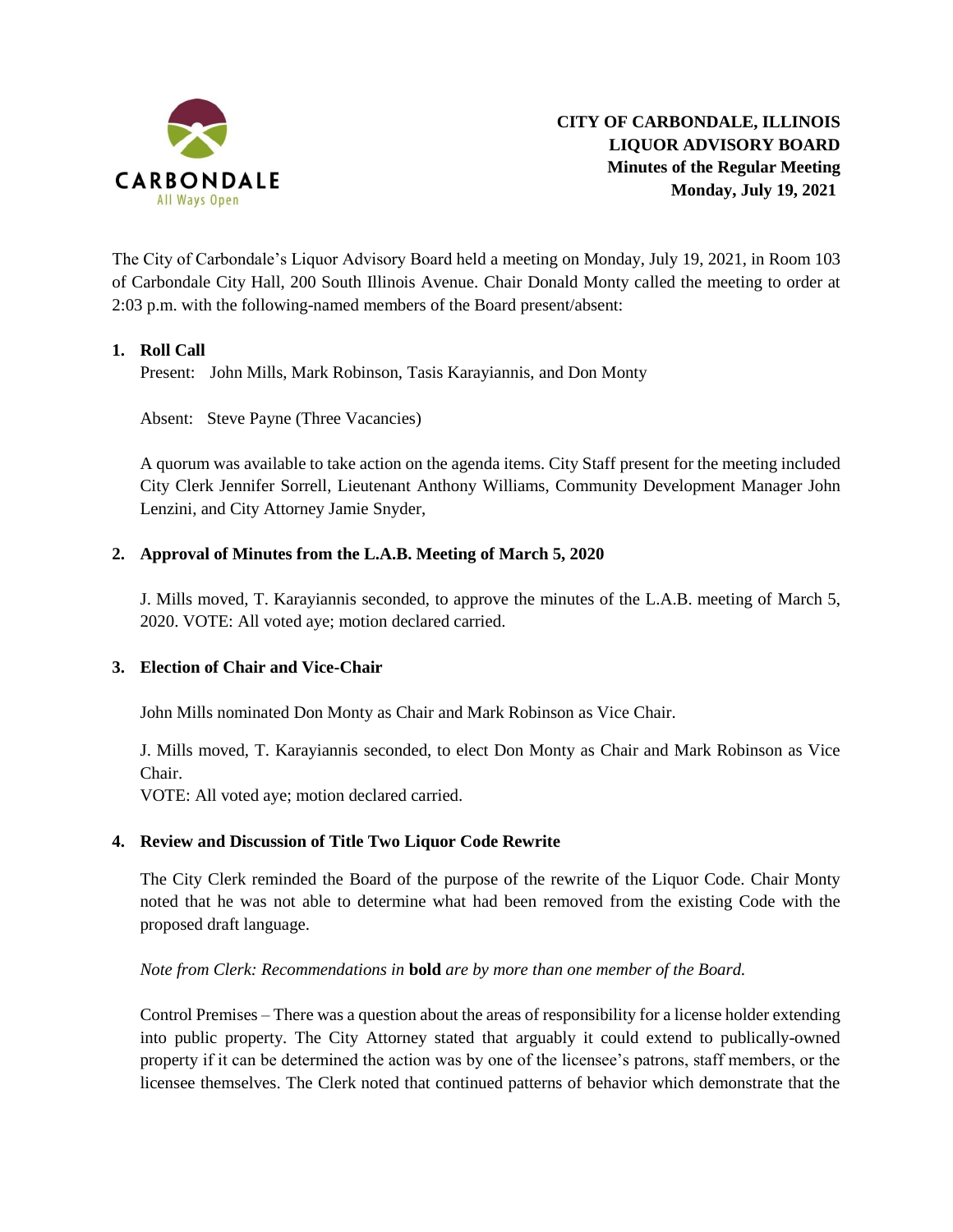licensee is not attempting to manage their patrons' behavior in the control premises could be considered as a factor when considering renewal applications.

Private Function – There was a question about whether the definition of Private Function would prohibit gatherings of over 50. **The Board recommended adding clarifying language to this definition.**

It was suggested that the definitions of primary use and secondary use be included in the definition section in addition to the definitions already defined in the Classification section. The Clerk explained that several definitions had been removed. Historically, the Codes were overwritten and very detailed, but there are few people who read things very closely and cities are starting to write their municipal codes more simply with as little text as possible.

There was a question about the use of laws, rules, and regulation in Section 2-2-1.B. It was suggested that the "two authorized responsible contacts" be added to those who can accept service of process in Section 2-2-3.D.2 and 2-2-3.H. Staff agreed that would be a good addition to the section.

**The Board agreed that of the two options identified for Section 2-2-3.F, that Option 2 is clearer for future users of the process and to codify the process to ensure consistent application as changes occur in staff and elected officials.** There was a suggestion to add Step 4 in Option 2 which addressed the matter of the issuance of an Order.

A question about how the bond referenced in 2-2-3.I is handled. The City Attorney explained that the payment is placed in an escrow account until the conclusion of any appeal. There was a suggestion to add language explaining that the summary suspension referenced in 2-2-3.H for nonpayment of fines and fees is not subject to the evidentiary hearing provided for in 2-2-3.B.

There was a suggestion to add clarifying language in 2-2-3.J, specifically, "In any case in which a licensee appeals a suspension or revocation by the Local Liquor Control Commission that is the appeal of a second or subsequent suspension or revocation....". The City Attorney indicated that he would like to make the section clearer, but as the language is specifically part of the State Code, it may be struck down. The Board asked about the status of appeals of revocations.

## CHAPTER THREE – LIQUOR ADVISORY BOARD

## 2-3-2: Members; Qualifications; Terms

B. Student members – The Board remarked on how challenging it has been to fill these vacancies and that more often than not, those appointees failed to attend the meetings. The Board suggested reducing the two student appointments to one appointment. It was noted that these positions were established to provide opportunities for student input on the subject of alcohol, but that has been less of an interest with fewer students and with the students of today having less of an interest in alcohol. **L.A.B. – recommendation to limit the student positions to one.**

2-3-3: Powers and Duties of the Liquor Advisory Board – The Board indicated that they have an issue with providing an advisory opinion on renewal applications only, per subsection B. It was noted that the change in the Powers and Duties was to expedite the issuance of an initial license. **The Board asked**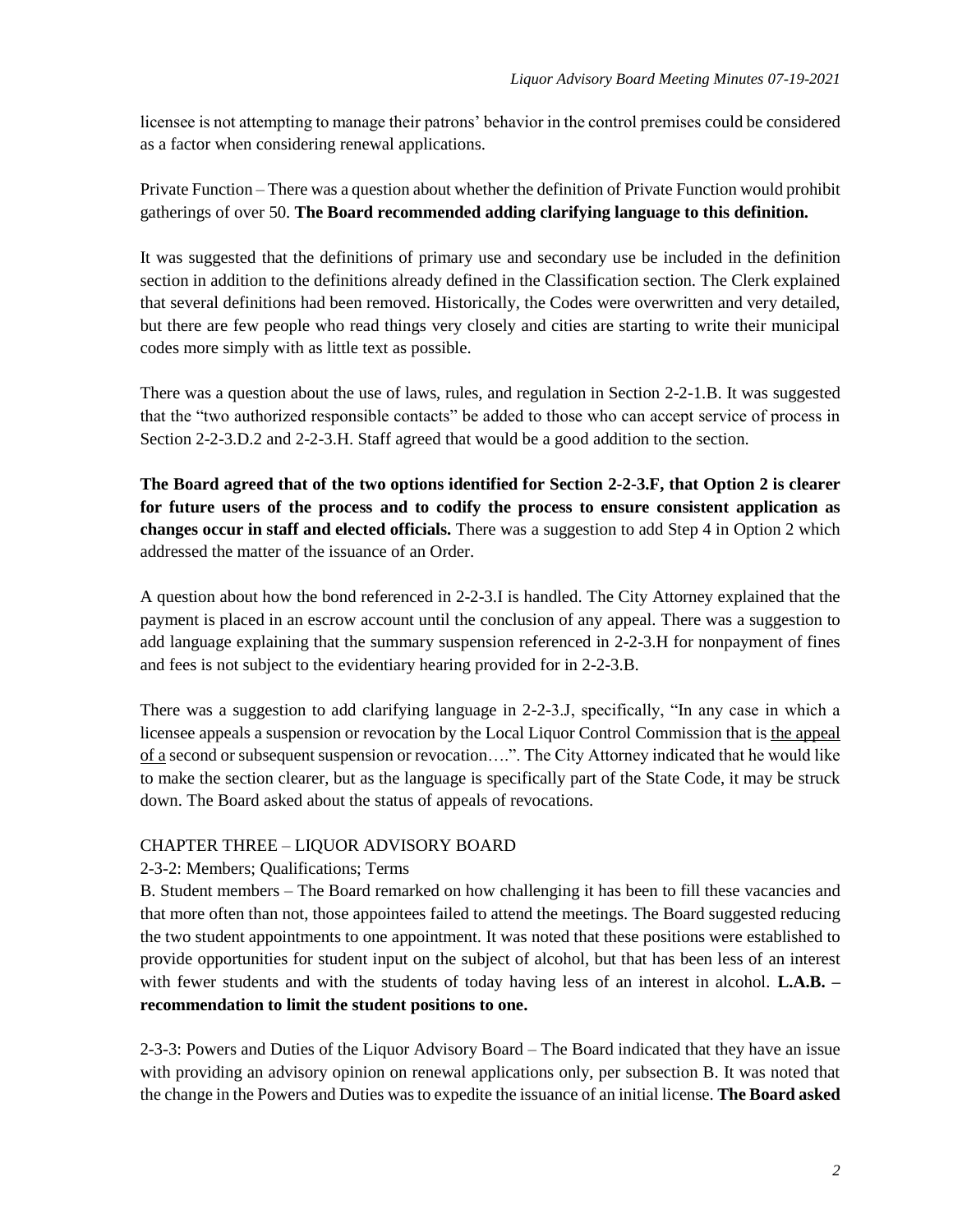**that the amended language be reconsidered so that the L.A.B. could conduct a review of all liquor licenses, new and renewal.** Further, it was suggested that 2-3-3.F be amended to provide for Board review of proposed revisions of the Code pertaining to alcoholic liquor and make recommendations on such proposed revisions.

#### CHAPTER FOUR – APPLICATIONS AND LICENSING

Mark Robinson exited at 2:56 p.m.

2-4-3: Application – There was a suggestion to remove "in writing" from subsection A: Form; Procedure, noting that handwritten applications are often illegible. The Clerk noted that a fillable PDF is available to applicants and that by and large, the majority of applications are now completed online.

2-4-3.D.5 – there was a question about whether "other sources" of anticipated gross revenue had to be itemized or broken out by category.

2-4-3.D.6 – there was a question about whether the language should also include video gaming; it was noted that video gaming is included as part of "entertainment".

The Board noted that they had asked for the inclusion or addition a business plan and/or a more detailed financial plan, noting that this had long been a request from the Board. Staff noted that this had been discussed, but there were concerns expressed about it being a possible barrier to entry for individuals. Suggested language was "A detailed financial plan shall be submitted. The plan shall include specific sources of income to finance the business construction, startup, and operation and the various expenses therefor. The plan shall include the first year of operation. The financial plan shall be considered as confidential and only reviewed by Staff processing the application and member of the Liquor Control Commission." It was noted that 2-4-5.C.3 includes as a criterion for determining whether an application should be approved, the "sufficient financial assets to maintain the proposed liquor establishment" are a factor. Without a financial plan, how is the Commission to make that determination? It was noted that the Board has seen from experience who have no idea what it will cost them to operate and that sets them up for failure. Further, the availability of resources at the University, such as the Small Business Development Center, which could provide such assistance. **The Board recommended the requirement to include such a financial plan.**

2-4-4 – Ineligibility for License – There was a suggestion to combine both Option 1 and Option 2.

2-4-7: Liquor License Classifications and Fees – there was a request for a listing of the current licensed facilities and which new classification each would fall under. The Clerk stated that she did have a listing, but it was not presently available.

2-4-7.A.1 - On-Premises Consumption – it was noted that there was an asterisk by the entry age of 19; this was due to the Carbondale Music Advisory Committee's recommendation to lower the entry age to 18 years of age, which has not yet been taken up by the City Council. Further, the proposed Entertainment District Ordinance also provided for an entry age of 18.